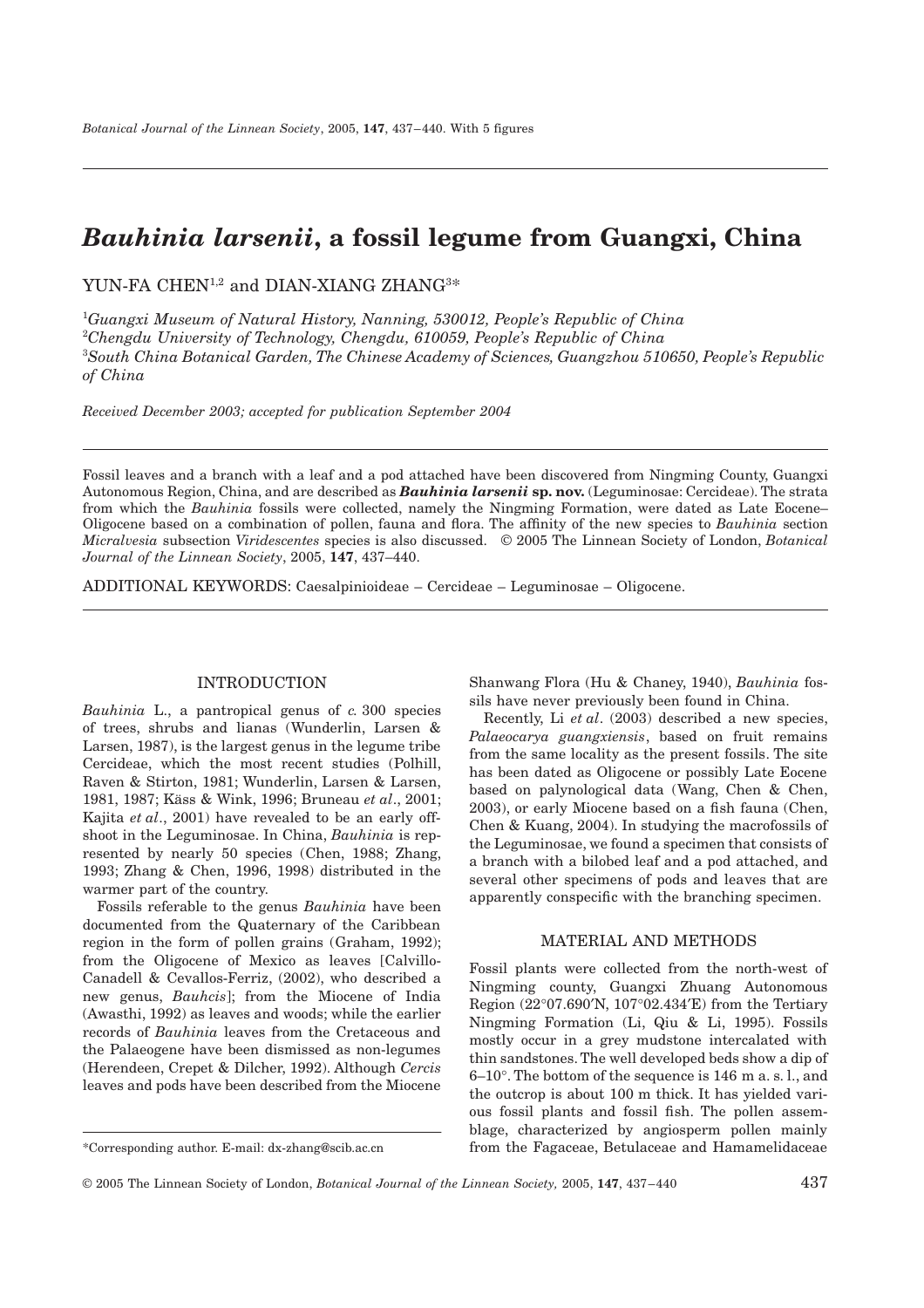along with sporadic herbaceous taxa, e.g. Polygonaceae and Ranunculaceae, is considered 'at least' Late Eocene–Oligocene in age (Wang *et al*., 2003), while the characteristics of the fossil fish suggest that the age of the locality is Early Miocene (Chen *et al*., 2004). Because no volcanic material has been discovered at the locality, a radiometric date was not possible.

The specimens include a branching specimen with a leaf and a pod attached (GXMNH acc. no. 45003, Fig. 1 with counterpart acc. no. 45004), a pod (acc. no. 45019, Fig. 4), and a leaf (acc. nos. 45012, Fig. 2). The branching specimen (acc. nos. 45003, 45004) has an intact leaf and attached pod (Fig. 3, showing the attachment), although the larger part of the stem is not preserved, with a faint impression still visible. When splitting the part and counterpart of the specimen (the split has passed through the centre of the leaf and the pod as both part and counterpart have visible structural remains), part of the stem might have been lost during the process. The leaf is an intact folded leaf showing the lower surface (acc. no. 45012). At higher magnification, some linear structures similar to trichomes are visible. The fruit (acc. no. 45019) shows a pod and an unidentifiable stem-like structure. The pod is very similar in size and shape to the pod that is attached to the branching specimen that also has an attached leaf. Unfortunately, the higher order veins



**Figures 1–4.** Fossils from Ningming, Guangxi. Fig. 1. A branch with attached leaf and fruit (Chen Yunfa 45003). Holotype of *Bauhinia larsenii*. Scale bar = 2 cm. Fig. 2. A folded leaf (Chen Yunfa 45012). Scale bar = 2 cm. Fig. 3. Branch, leaf petiole and fruit pedicel of the holotype, showing the attachment in detail. Scale bar  $= 1.1$  cm. Fig. 4. A pod with an unidentifiable stem-like structure (Chen Yunfa 45019). Scale bar = 1 cm.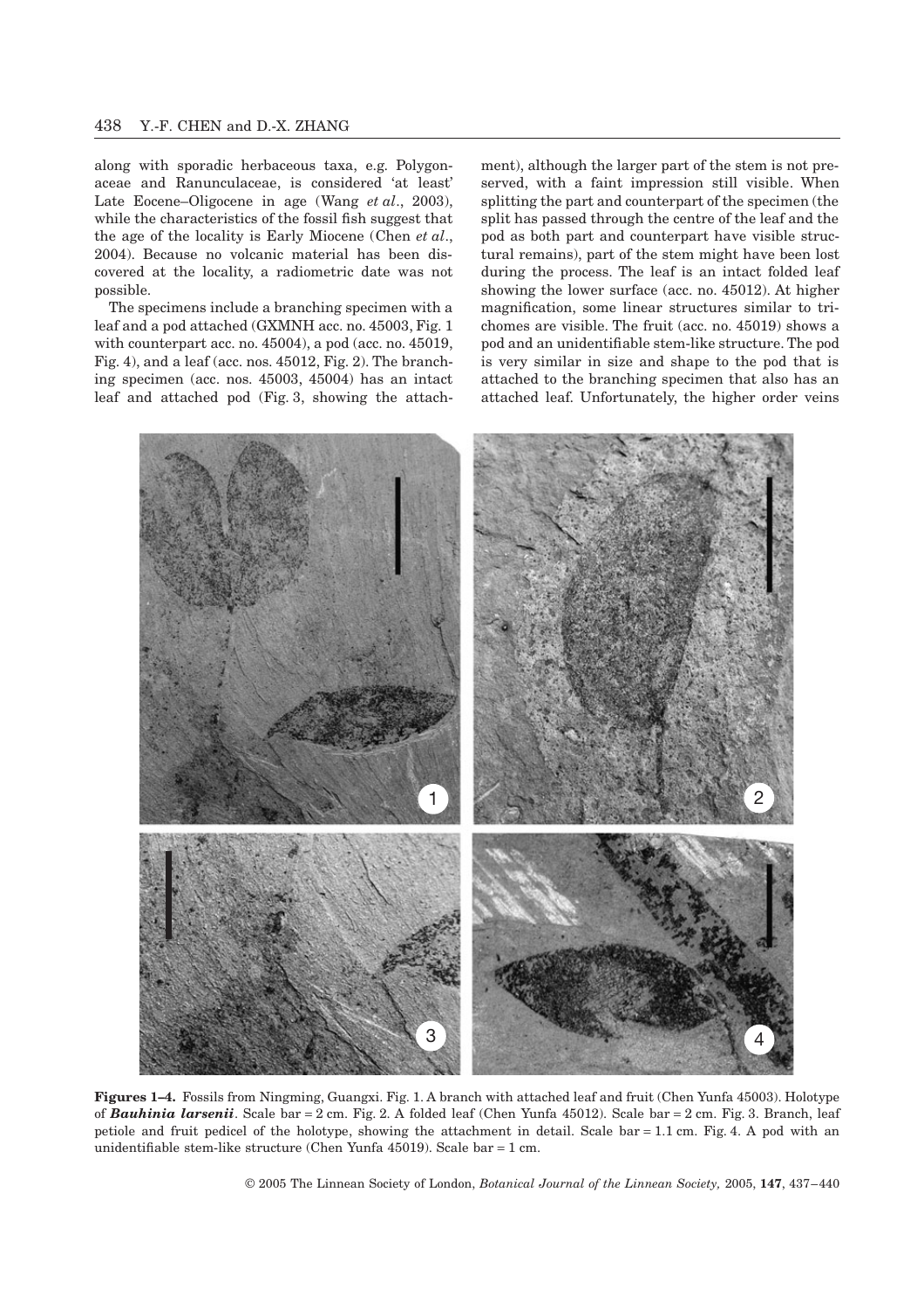are not distinguishable in all the above-mentioned specimens.

# TAXONOMIC TREATMENT

**LEGUMINOSAE** CAESALPINIOIDEAE A. P. DE CANDOLLE CERCIDEAE BRONN, 1822 *BAUHINIA* L. *BAUHINIA LARSENII* D. X. ZHANG & Y. F. CHEN **SP. NOV.** (FIGS 1–5)

LEAVES rounded or slightly ovate; 3–4.5 by 3–4 cm, 5– 7-nerved; bifid to *c.* 1/2–3/5 of lamina length, midrib ended in a mucro; lobes rounded to obtuse; base rounded or shallowly cordate; lower surface sparsely pubescent. PETIOLE *c.* 2–3 cm long. Primary veins 5–7; lateral veins frequently branched; secondary veins diverging at *c.* 45∞ on the proximal side, fused with other secondary veins or the branches of primary veins to form loops near the leaf margin, or arcs between the primary veins; higher order veins not visible. Leaf margin consists of arcs and areoles, without a marginal vein. POD elliptic, *c.* 3.5 by 1.1 cm; stipe *c.* 0.3 cm long; apex acute. FRUIT pedicel *c.* 1 cm long. Seeds 2–4.

*Holotype:* Acc. no. 45003 (GXMNH!).



*Paratypes:* Acc. nos. 45004, 45012, 45019(GXMNH!).

*Etymology:* Named in honour of Professor Kai Larsen, in recognition of his contribution to the systematic and floristic work on Asian legumes.

## DISCUSSION

The only other genus in the Cercideae other than *Bauhinia* that has bilobed leaves is *Adenolobus*, an extant genus, species of which are found in Angola and Namibia in southern Africa. The leaf of *Adenolobus* has moderately developed secondary veins on the midrib, and interprimary veins that are easily distinguishable from *Bauhinia* (Zhang, 1994), and is incongruent with the present fossils. The present species is thus easily referred to *Bauhinia*.

The leaf shape, leaf venation pattern and pod morphology of the specimens are very similar to species in the *Bauhinia* subgenus *Bauhinia* section *Micralvesia* subsection *Viridescentes*, a subsection of four species in Asia of small trees and shrubs with bilobed leaves and (ob)elliptic pods (Wunderlin *et al*., 1987). The pod attached to the fossil branch is, in particular, similar in shape and size to that of the species in the subsection, *Bauhinia brachycarpa*. This is a polymorphic species widely distributed in Guangxi, Yunnan, Sichuan, Xizang (Tibet) to Hubei and Gansu in China and also in Burma and Thailand, although extant populations do not occur in Ningming and adjacent counties in south-eastern Guangxi. One of the other species in subsection *Viridescentes* that also occurs in China, *B. viridescens* Desv., has much narrower pods, while *B. saccocalyx* Craib, a species occurring in neighbouring Thailand, has much larger leaves and pods.

After comparing the fossil material with the extant species in the genus, we concluded that the specimens represent a hitherto undescribed species of *Bauhinia*, and a new species is therefore proposed.

## ACKNOWLEDGEMENTS

The project was supported by grants from the National Natural Science Foundation of China (30370107, 40332021, 40162001), and funds from Guangxi Administrative Bureau on Relics. Thanks are due to Academician Professor Chang Mee-Mann for valuable discussion on the stratigraphy, and to Drs Chen Gengjiao, Kuang Guodun and other colleagues for assistance in the field.

#### REFERENCES

**Figure 5.** Interpretative drawing of the branch of *Bauhinia larsenii* based on the holotype, and its counterpart. Scale  $bar = 2$  cm.

**Awasthi N. 1992.** Indian fossil legumes. In: Herendeen PS, Dilcher DL, eds. *Advances in legume systematics*, Part 4. The